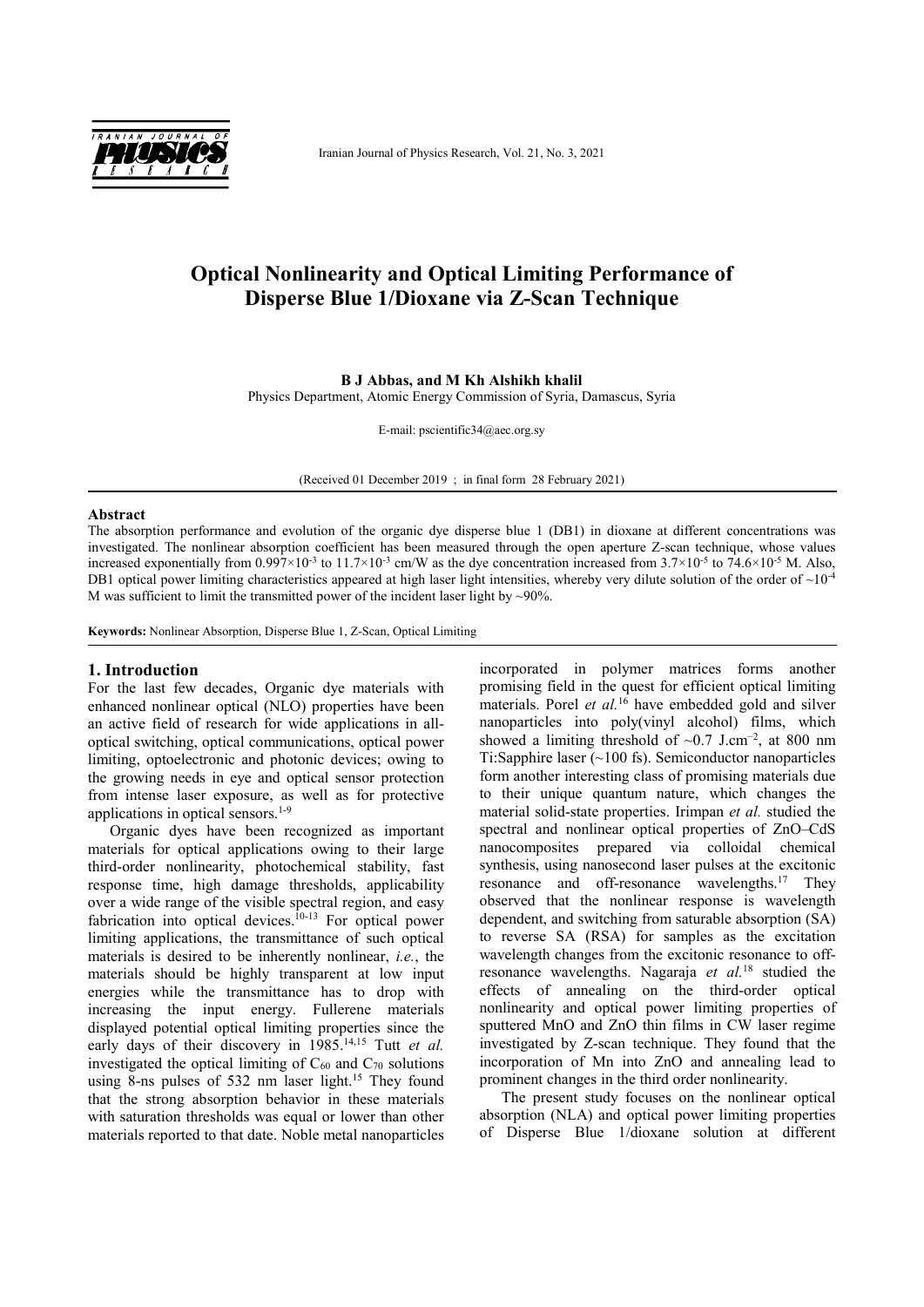

**Fig. 1:** Molecular structure of DB1 dye.



**Fig. 2:** Schematic drawing of the automated Z-scan system (open aperture configuration) for measuring the nonlinear optical absorption coefficient.

concentrations, under the influence of CW laser radiation at 632.8 nm. The chosen Disperse Blue 1 (DB1) dye has never been studied before - to the best of our knowledge - and is a promising candidate for optical power limiting and other optical devices due to its strong nonlinear response at visible region wavelengths, especially at the wavelength of 632.8 nm.

## **2. Experimental**

## **2.1. Sample Preparation**

Disperse blue 1, DB1,  $(C_{14}H_{12}N_4O_2, MW: 268.28$  g/mol) was purchased from Acros Organics. Fig. 1 shows the molecular structure of DB1 dye. Solutions of DB1 in dioxane were prepared by solving the 0.1 gr of DB1 in 20 ml of 1,4-dioxane, and mechanically stirred for four hours in a closed flask at room temperature. A series of different concentrations  $(3.70 \times 10^{-5}, 7.46 \times 10^{-5}, 1.12 \times 10^{-4},$  $1.49\times10^{-4}$ ,  $1.86\times10^{-4}$ ,  $3.73\times10^{-4}$ , and  $7.46\times10^{-4}$  M) were prepared from this solution using a precise digital

micropipette (Transferpette Electronic, from Brand). The test cell used in this work was 1 mm thick quartz cell.

# **2.2. Experimental Setup and Instrumentation**

A CW high power linearly polarized  $TEM_{00}$  Gaussian beam He-Ne laser (31-2140-000, from Coherent) was used in this work, with a wavelength of 632.8 nm. The optical setup used for Z-scan measurements is shown in Fig. 2. A slight portion of the laser beam was reflected by a microscope slide and directed towards the photodiode PD1, which was used as a reference beam for normalizing the collected data throughout the experiments. The laser beam was focused to about 31 μm of waist radius with a convex lens ( $f = 150$  mm), at which the Rayleigh length  $Z_R$  was 0.46 cm. Hence, the calculated power density was  $\sim$  2.4 kW/cm<sup>2</sup> at the focus.

The sample was mounted on a home-made Z-scan mechanical assembly, which was controlled by the software via a stepper motor controller. The transmitted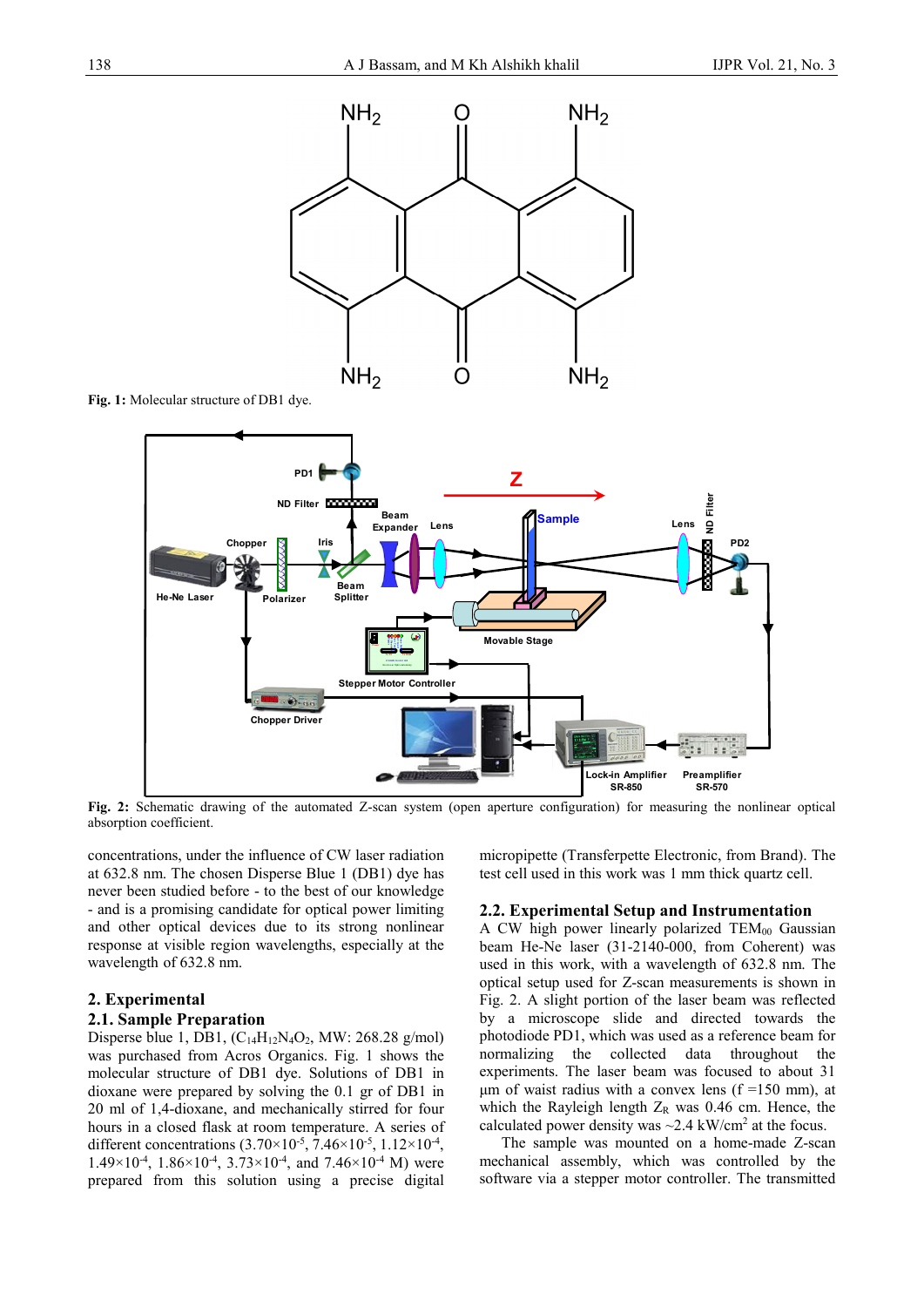

**Fig. 3:** UV-visible absorption spectra of DB1/dioxane solutions at different concentrations.

|  |  | <b>Table 1:</b> Summary of the calculated parameters for DB1/dioxane solution at different concentrations. |  |  |  |  |  |
|--|--|------------------------------------------------------------------------------------------------------------|--|--|--|--|--|
|--|--|------------------------------------------------------------------------------------------------------------|--|--|--|--|--|

| Concentration<br>$\times 10^{-5}$ [M] | $\alpha$<br>$\lceil$ cm <sup>-1</sup> $\rceil$ | $L_{\text{eff}} \times 10^{-2}$<br>[cm] | $\beta \times 10^{-3}$<br>$\lceil$ cm/W $\rceil$ | $\gamma \times 10^{-8}$<br>$\lceil$ cm <sup>2</sup> /W] | $\sigma_{gr} \times 10^{-16}$ .<br>$cm2$ ] | $\sigma_{exc} \times 10^{-3}$<br>$\lceil$ cm <sup>2</sup> $\rceil$ | OL Intensity<br>Threshold<br>$\lceil mW \rceil$ |
|---------------------------------------|------------------------------------------------|-----------------------------------------|--------------------------------------------------|---------------------------------------------------------|--------------------------------------------|--------------------------------------------------------------------|-------------------------------------------------|
| 3.7                                   | 5.04                                           | 7.86                                    | 0.997                                            | $-5.69$                                                 | 2.26                                       | 0.1                                                                | 20.4                                            |
| 7.46                                  | 7.6                                            | 7.01                                    | 1.6                                              | $-5.56$                                                 | 1.69                                       | 1.56                                                               | 8.5                                             |
| 11.2                                  | 17.83                                          | 4.67                                    | 3.51                                             | $-4.86$                                                 | 2.64                                       | 3.51                                                               | 7.7                                             |
| 14.9                                  | 21.3                                           | 4.14                                    | 4.57                                             | $-4.18$                                                 | 2.37                                       | 4.57                                                               |                                                 |
| 18.6                                  | 25.83                                          | 3.58                                    | 5.5                                              | $-3.70$                                                 | 2.31                                       | 5.5                                                                | 0.76                                            |
| 37.3                                  | 43.53                                          | 2.27                                    | 9.22                                             | $-3.53$                                                 | 1.94                                       | 9.22                                                               | 0.0496                                          |
| 74.6                                  | 53.46                                          | 1.86                                    | 11.73                                            | $-3.40$                                                 | 1.19                                       | 11.73                                                              | 0.0017                                          |

beam was collected by a lens  $(f = 75$  mm), and incident on the photodiode PD2. The intensity of the reference beam (through the photodiode PD1) was collected and recorded via the auxiliary input of the DSP lock-in amplifier (SR-850, from Stanford Research Systems), whereas the intensity of the sample beam (through photodiode PD2) was collected and recorded via a current preamplifier (SR-570, from Stanford Research Systems), which was connected to the DSP lock-in amplifier. A chopper (SR-540, from Stanford Research Systems) was connected to the lock-in amplifier for the signal detection. An IEEE 488.2 GPIB (from National Instruments) card was used to control and record the experimental data along with a special program written in Borland C++. The Lab-Master Ultima Coherent power meter was used to measure the incident power of the laser beam.

# **3. Results and Discussions**

#### **3.1. Absorption Coefficient Calculations**

A UV-visible spectrophotometer (Photodiode Array Photospectrometer (PDA) Specord S100, from Analytik Jena) was used to record the UV-visible absorption spectra of DB1 liquid samples. Fig. 3 shows the absorption dye spectra of the prepared concentrations. The absorption increased as the dye concentration did, and a saturation effect started to appear in the highest concentration used. This figure showed as well the irradiation laser wavelength position relative to the absorption maxima.

#### *Fig. 3 is about here*

The linear absorption coefficients of the samples at 632.8 nm were calculated using the Beer-Lambert's  $law.<sup>19</sup>$ 

$$
\alpha = \frac{\ln\left(\frac{1}{T}\right)}{L} \tag{1}
$$

Where *T* is the sample's transmission at 632.8 nm, and *L* is the sample thickness. The effective path length of the laser beam inside the sample was deduced from the results of the linear absorption coefficient values, using the formula, $20$ 

$$
L_{eff} = \frac{1 - e^{-\alpha L}}{\alpha} \tag{2}
$$

Table 1 lists the calculated values of both linear absorption coefficients and the effective path lengths for all concentrations used.

#### **3.2. Open Aperture Z-Scan Measurements**

The nonlinear absorption is a result of either the direct multiphoton absorption or the saturation of single photon absorption.<sup>21</sup> The open aperture Z-scan was expected to be symmetric with respect to the focus  $(z = 0)$  where it had the minimum transmittance (for two or multiphoton absorption) or maximum transmittance (for absorption saturation). A typical result of the Z-scan measurements is shown in Fig. 4, which corresponds to the normalized transmission of the DB1/dioxane sample as a function of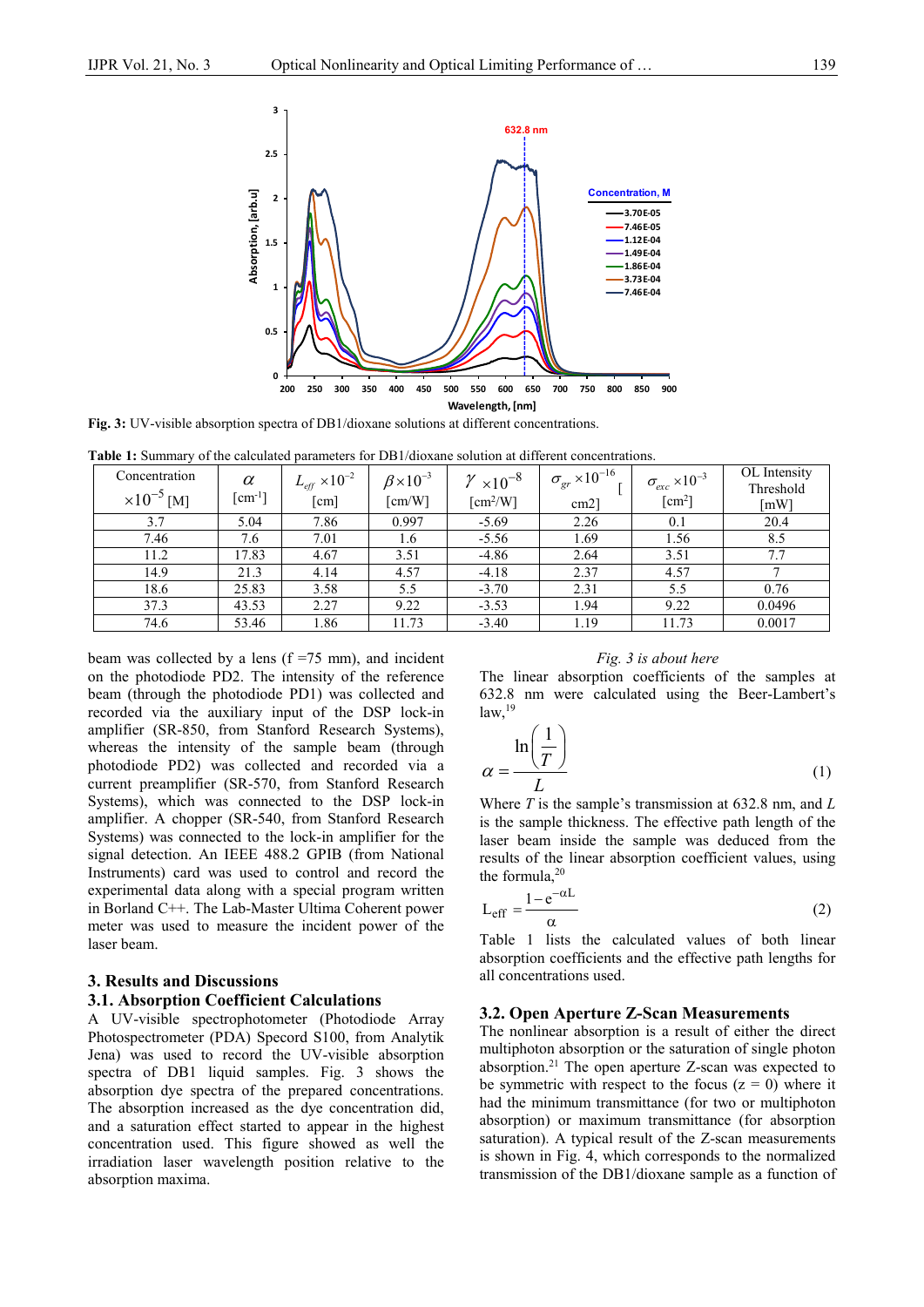

**Fig. 4:** Normalized transmittance curves of open aperture Z-scan for DB1/dioxane solution at different concentrations.

its distance (Z) from the lens focus. The solid lines display the theoretical fits.

The nonlinear absorption coefficient  $\beta$  was estimated from the open aperture Z-scan data, using the following formula,20

$$
T(z) = \sum_{m=0}^{\infty} \frac{\left[ -q_0(z) \right]^m}{\left( m + 1 \right)^{(3/2)}} \tag{3}
$$

For  $q_0 < 1$ ; where  $T(z)$  is the normalized transmittance,  $q_0 = \frac{\beta I_0 L_{eff}}{Z^2}$  $1 + \frac{2}{7^2}$ *eff R*  $q_0 = \frac{\beta I_0 L}{Z}$ *Z*  $=\frac{\beta}{\beta}$  $^{+}$ ,  $Z_R = k \omega_0^2 / 2$  is the

beam's diffraction length,  $\omega_0$  is the beam waist radius at the focal point,  $I_0 = \frac{2I_0}{\pi \omega_0^2}$  $I_0 = \frac{2P_0}{\pi \omega_0^2}$  is the intensity of the laser

beam at focus,  $P_0$  is the laser input power, and  $k = 2\pi / \lambda$  is the wavevector.

These normalized transmission curves were characterized by the focal valleys. Moreover, the depths of these valleys increased with increasing the molar concentrations of the samples, and a minimum transmittance at  $z = 0$  for all samples was evident, which was in agreement with the two-photon absorption (TPA) process.21 However, one must not forget the fact that the number of participating chromophores increases as the concentration increases, so that more chromophores are thermally agitated. Therefore, a spatial distribution of the temperature in the sample solution is produced, which leads to a spatial variation of both the refractive index and the nonlinear absorption. As a result, phenomena such as self-defocusing, self-focusing and self-phase modulation may appear in the samples, which leads to an increase in the optical and thermal nonlinearity resulting from the  $632.8$  nm absorption by the samples.<sup>22</sup> Nevertheless, the use of the optical chopper at 340 rpm, which chopped the laser beam before hitting the sample, is believed to diminish the thermal effect, leaving the

TPA process as a dominating effect in the nonlinear absorption behavior of our samples. Of course, it is needless to say that open-aperture Z-scan was carried out also on the solvent only, but no NLA was observed at the series of the laser intensities used in the experiments. It was concluded that the effect observed in the DB1/Dioxane samples was due to the solute molecule rather than the solvent.

It is worth to mention here that the nonlinear refractive index characteristics of DB1 dye were represented and discussed thoroughly in another paper<sup>23</sup>. Briefly, the nonlinear refractive index coefficient increased with increasing the dye concentration in an exponential manner. The nonlinear refractive index coefficient values increased from  $-5.69\times10^{-8}$  to  $-3.4\times10^{-8}$  $\text{cm}^2/\text{W}$  as the dye concentration increased from 3.7×10<sup>-5</sup> to  $74.6 \times 10^{-5}$  M, and were negative (Table 1); indicating that the studied solutions acted as a negative lens. Kwak's formalism24 was employed in order to characterize the transmission changes and calculate the nonlinear refractive index coefficient values.

Fitting the experimental data with this theoretical approach enabled us to calculate the value of the nonlinear absorption coefficient  $\beta$  at each concentration. Table 1 shows the achieved results of these calculations, which clearly illustrate the expected increase in NLA coefficient values with increasing the concentration of the liquid samples.

Alsous *et al.*<sup>25</sup> studied acid blue 29/ethanol solutions, using a CW He–Ne laser at 632.8 nm, and showed that  $\beta$ varies as follows:  $10.51 \times 10^{-3}$ ,  $26.7 \times 10^{-3}$ , and  $30.49 \times 10^{-3}$ cm/W at the concentrations  $5 \times 10^{-5}$ ,  $7 \times 10^{-5}$ , and  $8 \times 10^{-5}$ M, respectively. Similarly, Mohammed Ali and Palanisamy<sup>26</sup> showed that  $\beta$  value of Basic Green 1 dye at the concentration of  $5\times10^{-5}$  M (using a CW He–Ne laser at 632.8 nm) was found to be  $1.7 \times 10^{-3}$  cm/W. These representative examples are quite comparable to ours, and are of the same magnitude, which suggests that the solutions of DB1/dioxane may have a potential application in NLO devices. Fig. 5 displays the variation nature of the increase in  $\beta$  values, which follows an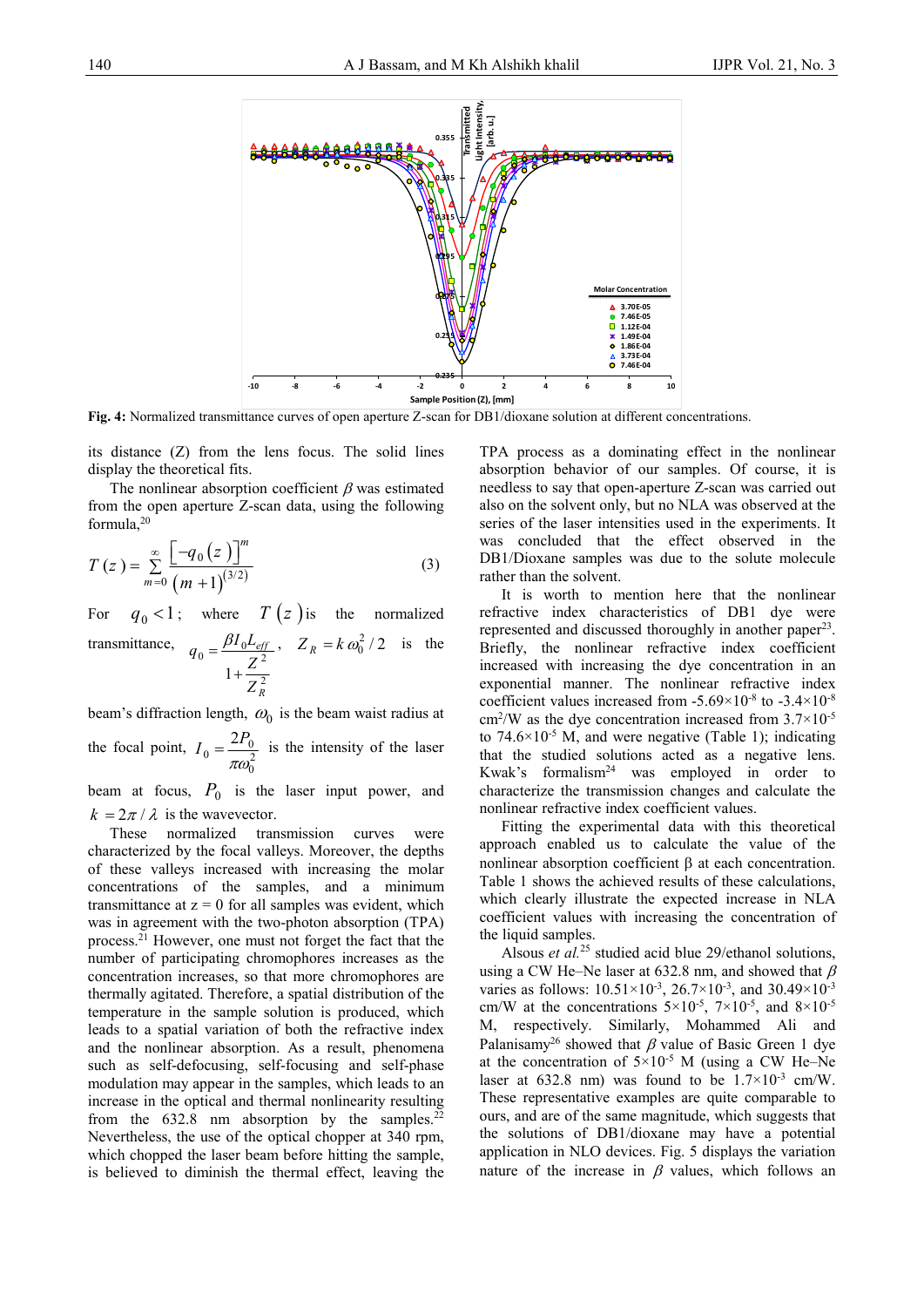

**Fig. 5:** Theoretical fitting of the nonlinear absorption coefficient as a function of DB1/dioxane solution concentrations.



**Fig. 6.** The experimental set-up used for investigating the optical power limiting characteristics.

exponential fashion that can be expressed by a logistic function of the form,

$$
\beta = \beta_2 + \frac{\beta_1 - \beta_2}{1 + \left(\frac{C}{C_0}\right)^p}
$$
\n(4)

Where  $\beta_1$  and  $\beta_2$  are the initial and final values of the nonlinear absorption coefficient, respectively, at which *C* becomes asymptotic;  $C_0$  is the center value of the growth section of the nonlinear absorption coefficient at which *C* acquires a value equal to half of the amplitude of the curve, *i.e.*, the point midway between  $\beta_1$  and  $\beta_2$  (the inflection point);  $C$  is the dye concentration, and  $p$  is the power of this function which controls the steepness of the curve, *i.e.*, it is the parameter that affects the slope of the area about the inflection point. This analysis showed that the absorption was nonlinear in nature and deviated quickly off the Beer-Lambert's linear behavior at as small concentration as 0.000112 M.

#### **3.3. Optical Power Limiting Measurements**

Fig.6 shows the schematic experimental apparatus used in this part of the research. An attenuator assembly (crossed Glan polarizers, and a  $\lambda/2$  wave plate) was used to control the incident power on the sample, which kept the size of the laser beam unchanged as well.

No focusing devices were used, so that the beam size was as far similar as to real conditions in the lab. This procedure is useful for the fabrication of eye-safe

goggles and other protecting materials against laser radiation. Lab-Master Ultima Coherent power meter was used to carry out the measurements of the incident and transmitted power of the laser beam. However, this experimental condition was at the expense of the sample irradiance. The knife-edge technique was used to measure the laser spot size behind the sample, and it was found to be 1.24 mm of diameter. Fig. 7 shows the results of the transmission measurements in DB1/dioxane samples, at the prepared concentrations, as a function of the incident laser power. The output power varied linearly with input power at low incident powers, whereby the Beer-Lambert law was obeyed by the linear transmittance. However, at high input intensity, the sample transmission deviated away from the linearity behavior. This fashion was observed for all dye concentrations, except for the very dilute one at  $3.70\times10^{-7}$ <sup>5</sup> M, which was not clear enough whether the plot has a beginning of a plateau or not due to the power limitation of our laser. The samples were absorbing the 632.8 nm line efficiently, since it resides very close to the maximum absorption wavelength of the DB1 dye. Moreover, the strong absorption was exhibited at high concentrated solutions, which indicated that the number density of dye molecules in the laser beam path was the main factor affecting the clamped level.<sup>27</sup> Fig.  $7$ illustrates that the optical power limiting threshold was inversely proportional to the concentration. Moreover, the data showed that as the concentration increased, a reduction in linear transmittance as well as the clamping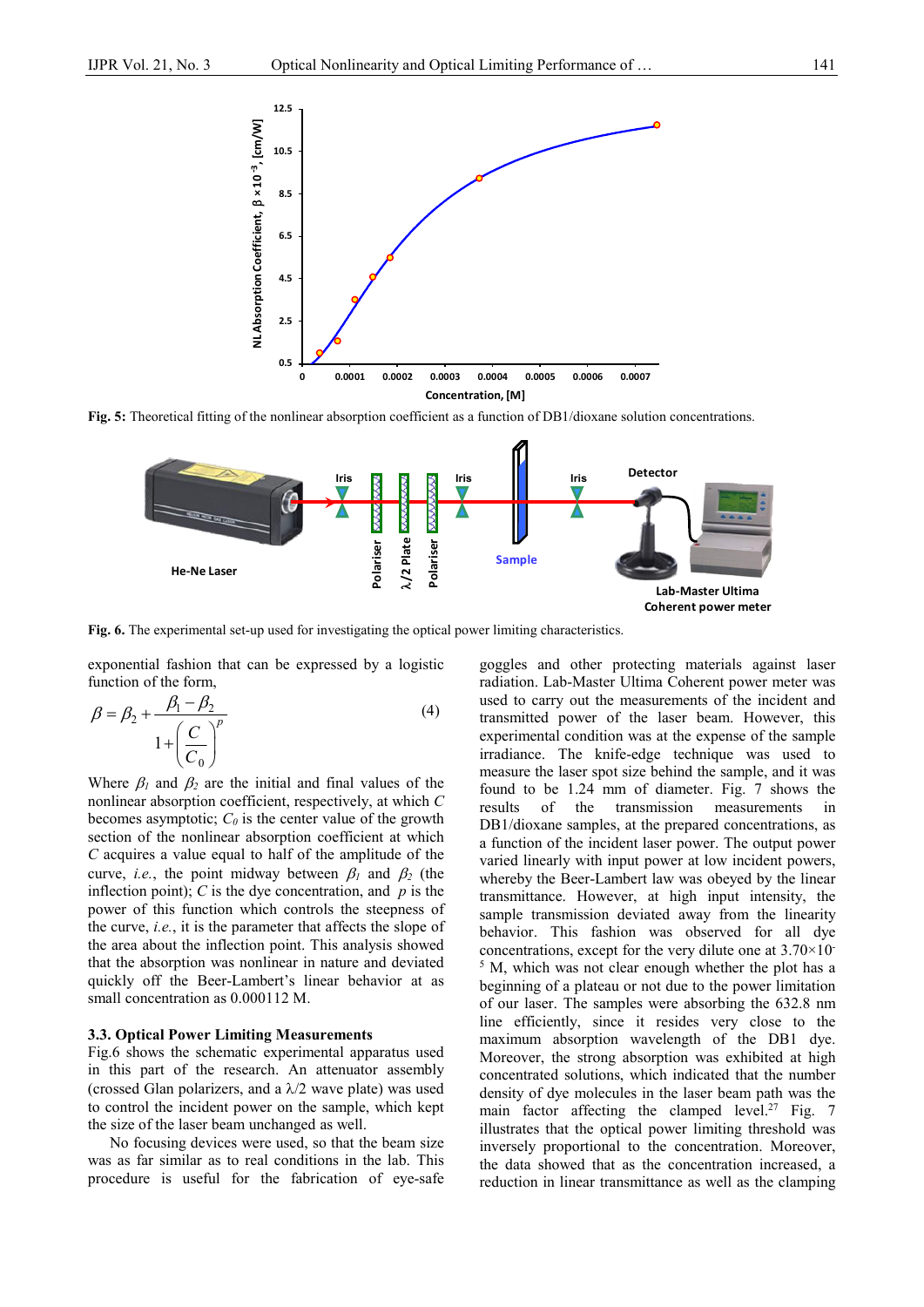

**Fig. 7.** Transmitted laser power as a function of the incident laser power of He-Ne laser (632.8 nm) at different dye concentrations. The inset figure shows this performance at the highest three concentrations.

level was observed. The observed results confirmed previous findings that the concentration effect is rather determinant,<sup>15</sup> as well as confirmed strongly the exponential increase in the nonlinear absorption coefficient that has been discussed in the preceding paragraph. Moreover, the optical intensity of the limiting threshold decreases exponentially with increasing the dye concentration (the inset of Fig. 7).

A number of mechanisms have been proposed for optical power limiting, including two-photon absorption (TPA), free-carrier absorption (FCA) associated with TPA, reverse-saturable absorption (RSA) using a fiveenergy-level model, self-focusing, self-defocusing, thermal blooming, and nonlinear scattering.28,29 In a previous publication, $30$  we have showed that both RSA, and nonlinear refraction mechanisms contribute to the power limiting behavior of DB1/dioxane samples. However, the fact that the minima in normalized transmittance (Fig. 4) existed around  $z=0$ , it indicates reverse saturable absorption (RSA) characteristics as explained by the five-level model. $31$  This implied also that excited-state absorption (ESA) finally enhanced the RSA process in the samples.<sup>32</sup> This could be demonstrated by studying the cross-section values of the ground  $(\sigma_{gr})$  and excited  $(\sigma_{exc})$  states, of the samples, which could be calculated by,  $33$ 

$$
\sigma_{gr} = \frac{\alpha}{N_a C} \tag{5}
$$

$$
\sigma_{exc} = \frac{4\pi hc}{\lambda^2 N_0 \tau \sigma_{gr}} \beta + \sigma_{gr} \tag{6}
$$

Where *Na* is Avogadro's number, *h* is Planck's constant,  $c$  is the speed of light in vacuum,  $N_0$  represents the total

## **References**

1. J Zyss, *Molecular Nonlinear Optics: Materials, Physics, and Devices,* New York: Academic Press (1994).

concentration, and  $\tau$  represents the lifetime of the excited state  $(-1 \text{ ms}, \text{ which is the triplet state decay time}^{31})$ . Table 1 lists the calculated values, where it shows that  $\sigma_{exc} > \sigma_{gr}$  by 12 orders of magnitude, and the difference increased linearly with increasing the concentration, which confirms, once more, RSA in DB1/Dioxane samples.

# **4. Conclusion**

We have studied the absorption performance of the organic dye disperse blue 1 in dioxane using a CW He-Ne laser at  $632.8$  nm as a light source.  $3.70 \times 10^{-5}$ , 7.46×10<sup>-5</sup>, 1.12×10<sup>-4</sup>, 1.49×10<sup>-4</sup>, 1.86×10<sup>-4</sup>, 3.73×10<sup>-4</sup>, and  $7.46\times10^{-4}$  M solutions were prepared and exposed to high laser intensities. DB1 dye showed efficient nonlinear absorption characteristics upon subjecting it to elevated intensities of the laser light. The nonlinear absorption coefficient increased in an exponential manner with increasing the dye concentration. On the other hand, DB1 showed considerable optical power limiting at high laser light intensities. The observed absorption effect was at 632.8 nm, which is very close to DB1 maximum absorption, at which very dilute solution of the order of  $\sim 10^{-4}$  M was sufficient to limit the transmitted power of the incident laser light by more than 90%. Thus, the investigated dye is a promising candidate for optical limiting devices under continuous wave laser at the experimental wavelength.

### **5. Acknowledgements**

The authors would like to acknowledge the Director General of AECS Prof. I. Othman for his continuous encouragement and support.

- 2. P Günter, *Nonlinear Optical Effects and Materials,* Berlin: Springer-Verlag (2000).
- 3. R C Hollins, K J Mcewan, S J Till, D. J Lund, and J.